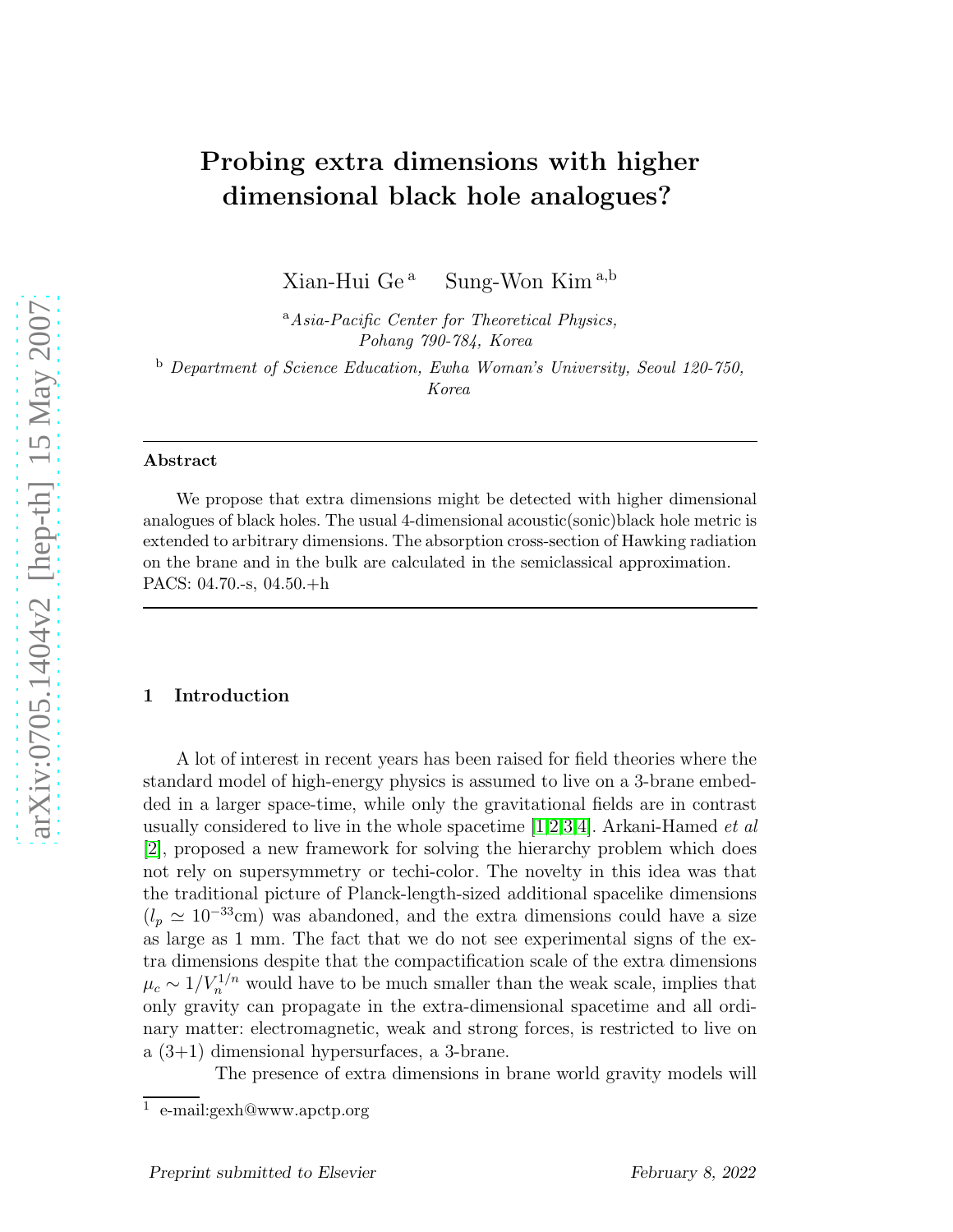inevitably change the properties and physics of black holes. In brane-world scenario, the production cross-section for black holes is greatly enhanced. Detectable signals of black holes might be found via Hawking evaporation to brane-localized modes. If the scale of quantum gravity is near a Tev, the Large Hadron Collider (LHC) will become a "black hole factory" [\[5\]](#page-14-3). The correlations between the black hole mass and its temperature, deduced from the energy spectrum of the decay products, can test Hawking's evaporation law. The absorption cross-section (and also grey body factors) of black holes in different physical scenario have been investigated by several authors[\[6,](#page-14-4)[7,](#page-14-5)[8,](#page-14-6)[9](#page-14-7)[,10\]](#page-14-8). The emission rate of 4-dimensional acoustic black holes for S wave has been studied in Ref.[\[11\]](#page-14-9). In this paper, we would like to investigate the absorption cross-section of higher dimensional acoustic black holes.

The remarkable work of Unruh, in 1981, developed a way of mapping certain aspects of black holes in supersonic flows and pointed out that propagation of sound in a fluid or gas turning supersonic [\[12\]](#page-14-10), is similar to the propagation of a scalar field close to a black hole, and thus experimental investigation of the Hawking radiation is possible. From then on, several candidates have been considered for the experimental test of the analogue of black holes [\[13\]](#page-14-11).

In the present study, we extend 4-dimensional acoustic black hole metric into arbitrary dimensional space-time in Section 2. Then following the methods of Ref.[\[9\]](#page-14-7), we calculate the corresponding absorption probabilities and energy emission rates of such black hole analogues. In section 3, we present the calculation of bulk emission in  $(4 + n)$ -dimensions for  $l \geq 0$  case by using the low energy perturbation method. Section 4 performs the calculation of brane-localized scalar emission, where the brane is embedded in a  $(4 + n)$ dimensional bulk. We give the conclusions in Section 5.

#### 2 Metric of higher dimensional black hole analogues

Since the dynamics of effective black hole analogues metric are not described by the laws of gravity (i.e. Einstein equations) in general, to extend the four dimensional effective metric we should start with the equations of fluid dynamics. We consider one kind of fluids which is permitted to propagate in  $(4 + n)$ -dimensional space-time. The fluid might be condensate states of gravitons or some higher-dimensional scalar particles. In the following of our discussions, we simply neglect quantum effects of such special quantum fluids and assume they obey the classical fluids equation (Euler equation) in the low energy approximation. The fundamental equations of fluid dynamics in  $(4 + n)$ -dimensional flat spacetime are the equation of continuity

$$
\partial_t \rho + \nabla \cdot (\rho \vec{v}) = 0,\tag{1}
$$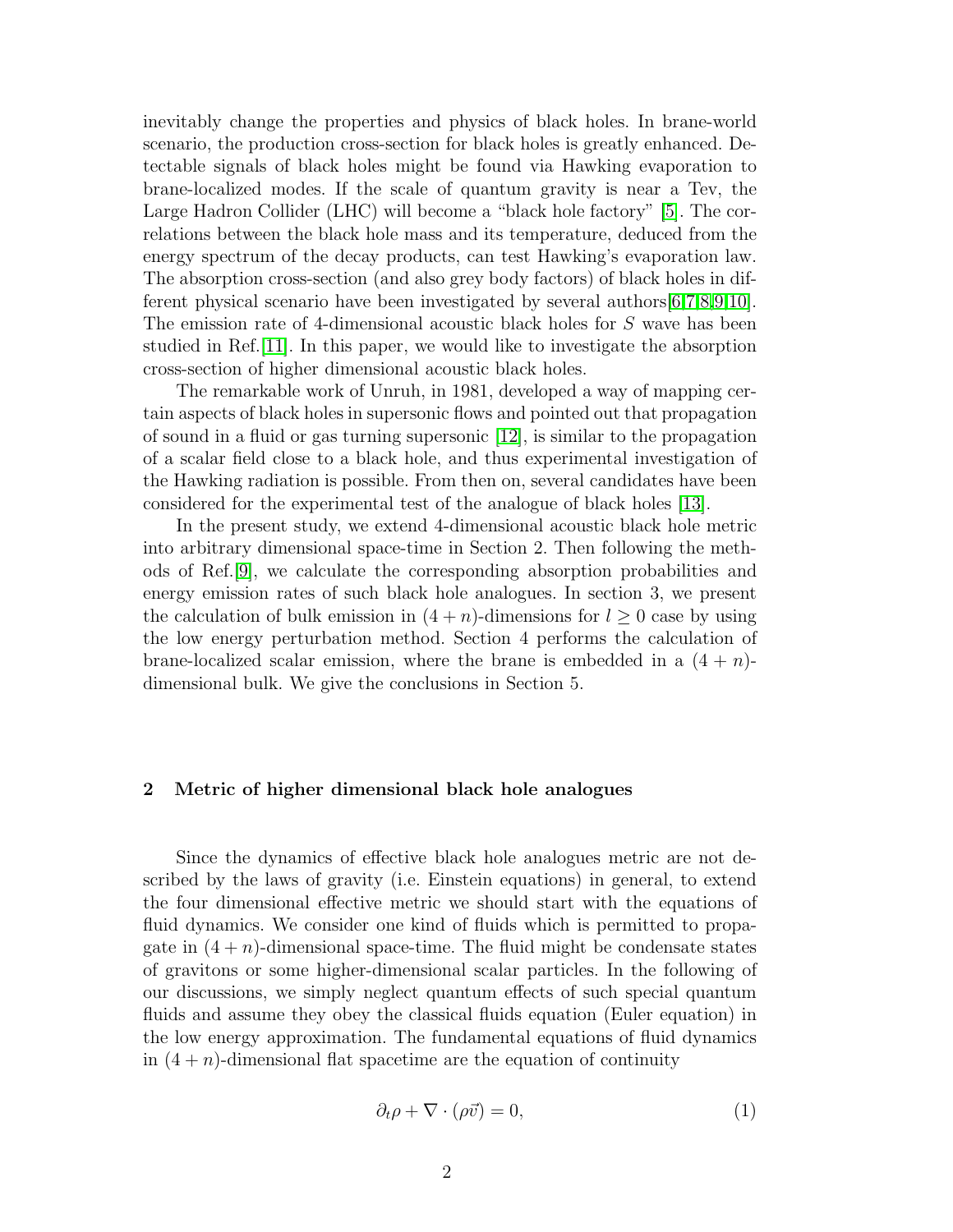and Euler's equations

$$
\rho \frac{d\vec{v}}{dt} \equiv \rho [\partial_t \vec{v} + (\vec{v} \cdot \nabla)\vec{v}] = \vec{F},\qquad(2)
$$

where  $\nabla = \hat{e}_x \frac{\partial}{\partial x} + \hat{e}_y \frac{\partial}{\partial y} + \hat{e}_z \frac{\partial}{\partial z} + \dots + \hat{e}_n \frac{\partial}{\partial n}$ , and  $\vec{F} = -\nabla p - \rho \nabla \phi$ . Here  $\phi$ denotes the Newtonian gravitational potential. It is also assumed that the fluid to be irrotational and inviscid, which imply  $\nabla \times \vec{v} = 0$ . These equations can be linearized in the vicinity of some mean flow solution with  $\rho = \rho_0 + \varepsilon \rho_1 + O(\varepsilon^2)$ ,  $p = p_0 + \varepsilon p_1 + O(\varepsilon^2), \varphi = \varphi_0 + \varepsilon \varphi_1 + O(\varepsilon^2),$  redefining the fields as  $\nabla h = \frac{\nabla p}{\rho}$  $\frac{\sqrt{p}}{\rho}$ , and  $\vec{v} = \nabla \varphi$ . One can finally obtain the wave equation [\[14\]](#page-15-0),

$$
- \partial_t \left[ \frac{\partial \rho}{\partial p} \rho_0 (\partial_t \varphi_1 + \vec{v}_0 \cdot \nabla \varphi) \right] + \nabla \cdot \left[ \rho_0 \nabla \varphi_1 - \frac{\partial \rho}{\partial p} \rho_0 \vec{v}_0 (\partial_t \varphi_1 + \vec{v}_0 \cdot \nabla \varphi_1) \right] = 0
$$

The above equation is identified with a massless scalar field equation describing the sound wave in the curved spacetime background

<span id="page-2-0"></span>
$$
\frac{1}{\sqrt{-g}}\partial_{\mu}(\sqrt{-g}g^{\mu\nu}\partial_{\nu}\varphi_1) = 0\tag{4}
$$

with the background metric,  $g_{\mu\nu} = \left(\frac{\rho_0}{c}\right)$  $\left(\frac{2}{c}\right)^{\frac{2}{n+2}}$  $\sqrt{ }$  $\overline{ }$  $-c^2 + v_0^2 - v_0^i$  $-v_0^j$   $\delta_{ij}$  $\setminus$ , which is a  $(n +$ 

4)  $\times$  (*n* + 4) matrix, where the local speed of sound is defined by  $c^2 \equiv \frac{\partial p}{\partial \rho}$ , and  $i, j = 1...n$ . In spherical coordinates, assuming  $v_r \neq 0$ ,  $v_{\theta_1} = v_{\theta_2} = ... = 0$ , we then have

$$
ds^{2} = \left(\frac{\rho_{0}}{c}\right)^{\frac{2}{n+2}} \left[ -c^{2} \left(1 - \frac{v_{r}^{2}}{c^{2}}\right) d\tau^{2} + \left(1 - \frac{v_{r}^{2}}{c^{2}}\right)^{-1} dr^{2} + r^{2} d\Omega_{n+2}^{2} \right],
$$
 (5)

which is similar to the *n*-dimensional Schwarzschild black hole metric  $[15]$ ,

$$
ds^{2} = \left[ -C^{2} \left( 1 - \frac{r_{H}^{n+1}}{C^{2} r^{n+1}} \right) dt^{2} + \left( 1 - \frac{r_{H}^{n+1}}{C^{2} r^{n+1}} \right)^{-1} dr^{2} + r^{2} d\Omega_{n+2}^{2} \right], \quad (6)
$$

where c is the light velocity and  $r_H$  is the event horizon radius. The properties of higher dimensional Schwarzschild black holes in brane-world scenario have been discussed in Ref.[\[16\]](#page-15-2). However, the properties of acoustic black holes do not necessarily relate to the outside geometry of space-time since the dynamics of acoustic black holes do not obey Einstein equation. In Ref.[\[17\]](#page-15-3), we have discussed black hole analogues in brane-world scenario under some assumptions and found the properties of acoustic black holes in brane-world scenario are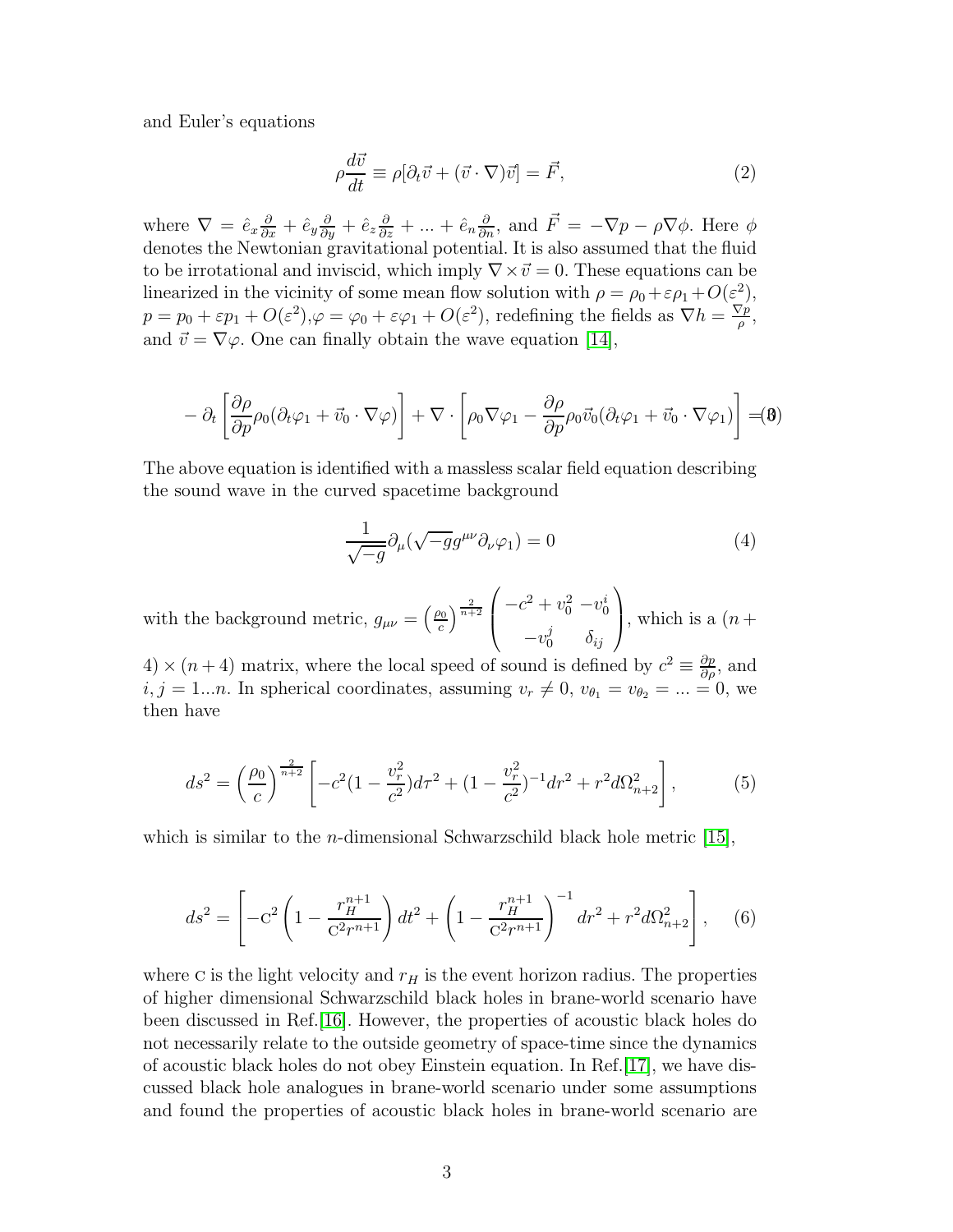similar to real black holes. If  $\rho$  is time and position independent, the continuity equation  $\nabla \cdot \vec{v} = 0$  then implies that  $v_r \propto \frac{1}{r^{n+2}}$ . Because of the barotropic assumption,  $\rho$  is position independent implying the pressure p and the speed of sound  $c$  are also position independent. We can define a normalization constant  $r_0$  and set  $v_r = \mathcal{C}/r^{n+2}$  with  $\mathcal{C} = cr_0^{n+2}$ .  $r_0$  is a parameter which can be determined by experiments. The metric can be rewritten as

<span id="page-3-0"></span>
$$
d\tilde{s}^2 = \left[ -c^2 \left( 1 - \frac{r_0^{2n+4}}{r^{2n+4}} \right) d\tau^2 + \left( 1 - \frac{r_0^{2n+4}}{r^{2n+4}} \right)^{-1} dr^2 + r^2 d\Omega_{n+2}^2 \right], \tag{7}
$$

where  $d\tilde{s}^2 = \left(\frac{c}{\rho_0}\right)^{\frac{2}{n+2}} ds^2$ . The temperature of an acoustic(sonic) black hole is given by  $T = \frac{\hbar}{2\pi}$  $2\pi k$  $\begin{array}{c} \begin{array}{c} \begin{array}{c} \end{array}\\ \begin{array}{c} \end{array} \end{array} \end{array}$  $\partial v_r$ ∂r  $\Big|_{v_r=c}$ , where  $v_r = c$  marks the exact position of the event horizon. For 4-dimensional cases,  $v_r = c \frac{r'^2}{r^2}$ , we have the numerical expression,

$$
T = 6 \times 10^{-7} K[c/300 \text{m/sec}][1 \text{ mm}/r'_0].
$$
 (8)

For (4+n)-dimensional cases,  $v_r = c \frac{r_0^{n+2}}{r^{n+2}}$ , the temperature can then be written as

$$
T = 3(n+2) \times 10^{-7} K[c/300 \text{m/sec}][1 \text{mm}/r_0].
$$
 (9)

It is clear from the above equations that unless  $c$  is very large (i.e. to be the velocity of light  $c = 3 \times 10^8$  m/sec), the experimental verification of above acoustic Hawking temperature will be rather difficult. However, the higher dimensional black hole analogue metric presents us an alternative way to detect extra dimensions other than in LHC. By detecting signals via the acoustic black hole's evaporation to brane-localized modes, one can in principle determine the exact dimensions of space-time. However, since the Standard Model particles must to be located to an ordinary 4-dimensional spacetime, extra dimensions can only be probed through the gravitational force. The continuity equation  $\nabla \cdot \vec{v} = 0$  in higher dimensions should only apply to gravitational waves or some unknown scalar particles.

## 3 Bulk scalar emission: S wave and  $l \geq 0$

In this section and the next section, we shall calculate the decay rate of higher dimensional acoustic black holes from the near-horizon low energy dynamics, which is expected to give an experimental suggestion of detecting the thermal radiation.

The radiation of higher dimensional acoustic black holes is usually described as thermal spectrum in character with a temperature  $T_{4+n}$ . The energy emitted per unit time (power spectrum) by gravity-wave black hole analogues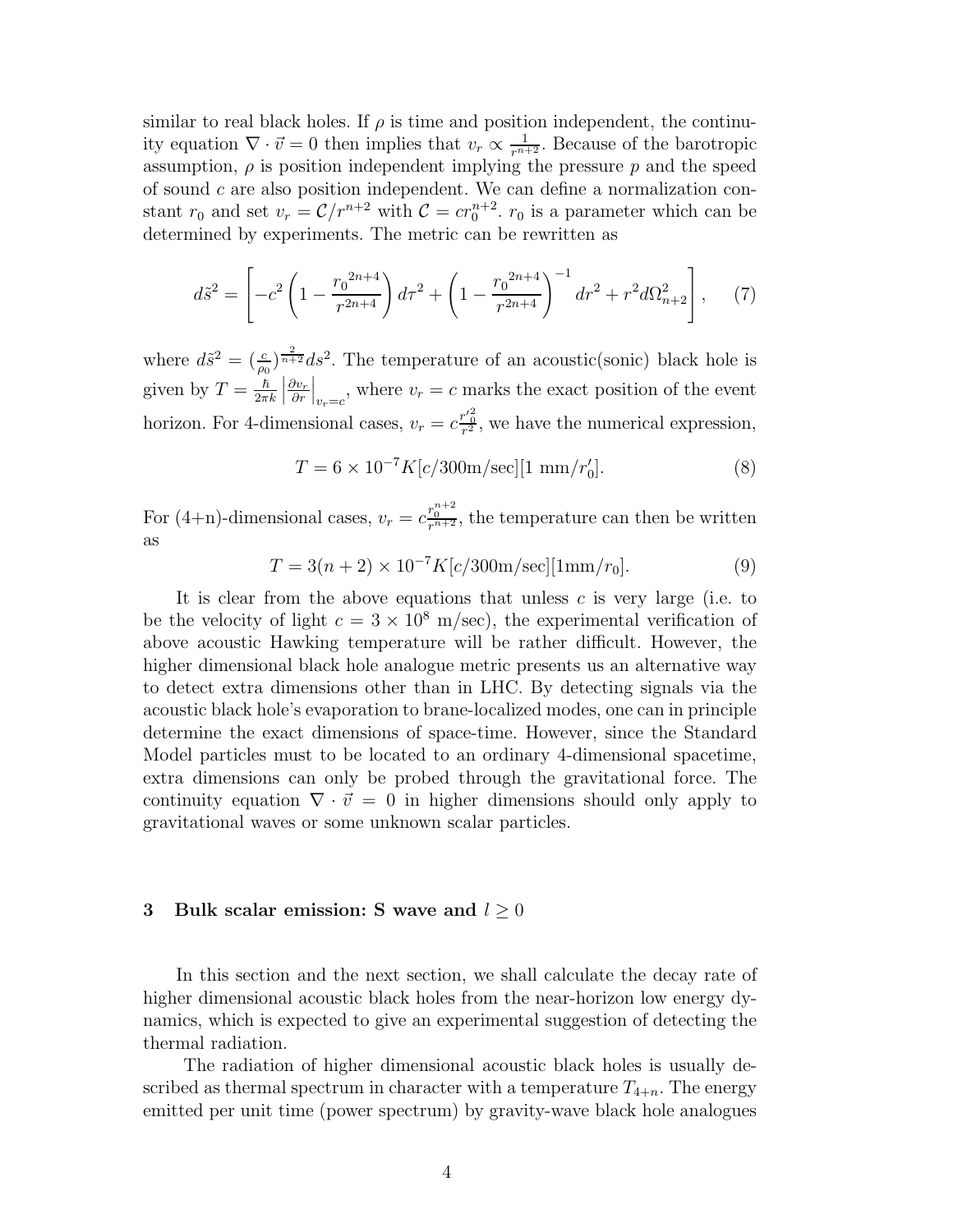for a higher number of dimensions can be given by

$$
\frac{dE(\omega)}{dt} = \sum_{l} \sigma_{l,n}(\omega) \frac{\omega}{exp(\omega/T_{4+n}) - 1} \frac{d^{n+3}k}{(2\pi)^{n+3}},\tag{10}
$$

where l is the angular momentum quantum number and  $|k| = \omega$  for massless particles. However, considering the nontrivial metric in the region exterior to the horizon, there exists an effective potential barrier in this exterior region. This potential barrier backscatters a part of the outgoing radiation back into the black hole. Thus the original blackbody radiation is modified by a frequency dependent filtering function  $\sigma_l(\omega)$ , caused by the gravitational potential of the black hole, which is called the "greybody factor". Greybody factors are important theoretically and experimentally in that they depend on the number of extra dimensions and encode information on the near-horizon structure of black holes and can be used to identify a black hole event.

For S wave bulk scalar emission of the  $(4 + n)$ -dimensional gravity-wave black hole analogues, the calculation is similar to that of higher dimensional Schwarzschild cases. The calculations do not depend on the concrete form of the metric. In fact, it has been proved that all spherically symmetric black holes, regardless of the theory in which they arise, the low energy cross section for massless minimally coupled scalars is always the area of the horizon [\[18\]](#page-15-4). Following the method of Ref. [\[10\]](#page-14-8), we can obtain the spherical wave absorption probability,

$$
|\mathcal{A}(\omega)|^2 = \frac{2(\omega r_0)^{n+2} \sin[\pi(n+1)/2]}{2^n(n+1)} \frac{\Gamma(\frac{1-n}{2})}{\Gamma(\frac{3+n}{2})}
$$
(11)

The greybody factor can be computed by first evaluating the absorption probability,  $\vert A(\omega)\vert^2$ , from the ratio of the in-going flux at the future horizon to the incoming flux from past infinity with boundary condition that there is no outgoing flux at the horizon, and then using the generalized  $(4+n)$ -dimensional optical theorem relation [\[19\]](#page-15-5)

$$
\sigma_l(\omega) = \frac{2^n \pi^{(n+1)/2} \Gamma(\frac{n+1}{2})}{n! \omega^{n+2}} \frac{(2l+n+1)(l+n)!}{l!} |\mathcal{A}(\omega)|^2 \tag{12}
$$

between the absorption cross section  $\sigma_l(\omega)$  and the absorption probability  $|\mathcal{A}(\omega)|^2$  for the *l*-th partial waves.

We will then derive the scalar decay modes which are not spherically symmetric,  $l \neq 0$ . We start with the  $4 + n$ -dimensional black hole analogue by rewriting Eq.[\(7\)](#page-3-0) in the following form,

$$
ds^{2} = -h(r)dt^{2} + h(r)^{-1}dr^{2} + r^{2}d\Omega_{n+2}^{2},
$$
\n(13)

where  $h(r) = 1 - \left(\frac{r_0}{r}\right)$  $\int_{r}^{\infty}$  and we have assumed  $\rho_0 = c = 1$ . The scalar wave equation in this background is separable if we make the ansatz  $\phi(t, r, \theta, \varphi)$  $e^{-i\omega t}R_{wl}(r)Y_l(\Omega)$ , where  $Y_l(\Omega)$  are now the  $(3+n)$ -spatial dimensional spherical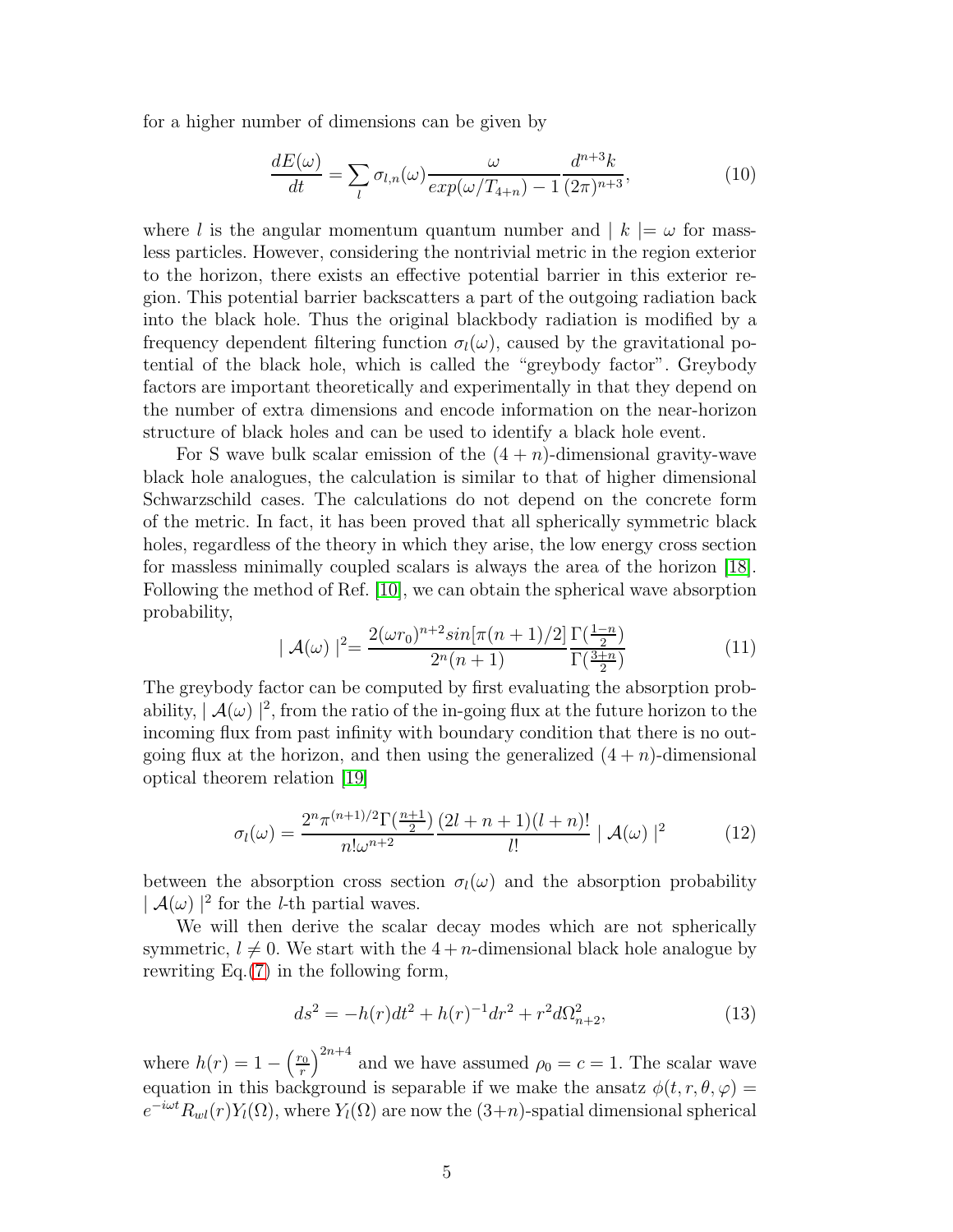harmonic functions. We can then obtain the radial part equation by substituting the above ansatz into the  $Eq.(4)$  $Eq.(4)$ , which reads,

<span id="page-5-0"></span>
$$
\frac{h(r)}{r^{n+2}}\frac{d}{dr}\left[h(r)r^{n+2}\frac{dR}{dr}\right]+\left[\omega^2-\frac{h(r)l(l+n+1)}{r^2}\right]R=0.\tag{14}
$$

The idea of [\[7\]](#page-14-5) is to solve this equation approximately in three regions: nearhorizon regions, far field regions and intermediate regions, and match the solution across the boundaries of the regions. We will use the same method here, but simply solve the radial equation in near-horizon and far field regions, and assume that keep only the lowest order terms in  $\omega$  in each region is enough. From the change of variables  $0 \leq r \to h \leq 1$ , we can write the scalar field equation Eq.[\(14\)](#page-5-0) in the form,

$$
h(1-h)\frac{d^2R}{dh^2} + \left(1 - \frac{3n+7}{2n+4}h\right)\frac{dR}{dh} + \left[\frac{\omega^2r_0^2}{(2n+4)^2h(1-h)} - \frac{l(l+n+1)}{(2n+4)^2(1-h)}\right]R = 0,
$$
\n(15)

where we set  $(\omega r)^2$  to be  $(\omega r_0)^2$  near the horizon. By redefining  $R(h) = h^{\alpha}(1-h)$  $(h)^{\beta}F(h)$  and removing singularities at  $h = 0$  and  $h = 1$ , the above equation can be reduced to a hypergeometric equation with  $a = \alpha + \beta + \frac{n+3}{2n+4}$ ,  $b = \alpha + \beta$ and  $c = 2\alpha + 1$ , where,

$$
\alpha_{\pm} = \pm \frac{i\omega r_0}{2n+4}, \qquad \beta = \frac{1}{2} \pm \frac{1}{2(n+2)} \sqrt{(l+n+2)^2 - 4\omega^2 r_0^2}.
$$
 (16)

Thus, we have,

$$
h(1-h)\frac{d^2F}{dh^2} + [c - (1+a+b)h]\frac{dF}{dh} - abF = 0,
$$
\n(17)

which has a solution the hypergeometric function  $F(a, b, c; h)$  [\[20\]](#page-15-6). The criterion for the convergence of the hypergeometric function demands that  $Re(c$  $a - b$ ) > 0, which force us to choose  $\beta = \beta$ . Then, the general solution of  $Eq.(??)$  is,

<span id="page-5-1"></span>
$$
R_{NH}(h) = A_- h^{\alpha \pm} (1 - h)^{\beta} F(a, b, c; h) + A_+ h^{\pm \alpha \pm} (1 - h)^{\beta} F(a - c + 1, b - c + 1, 2 - c; h)
$$
(18)

Expanding the above solution in the near-horizon region in the limit  $r \to r_0$ , or  $h \to 0$ , and choosing  $\alpha = \alpha_-,$  we obtain the result,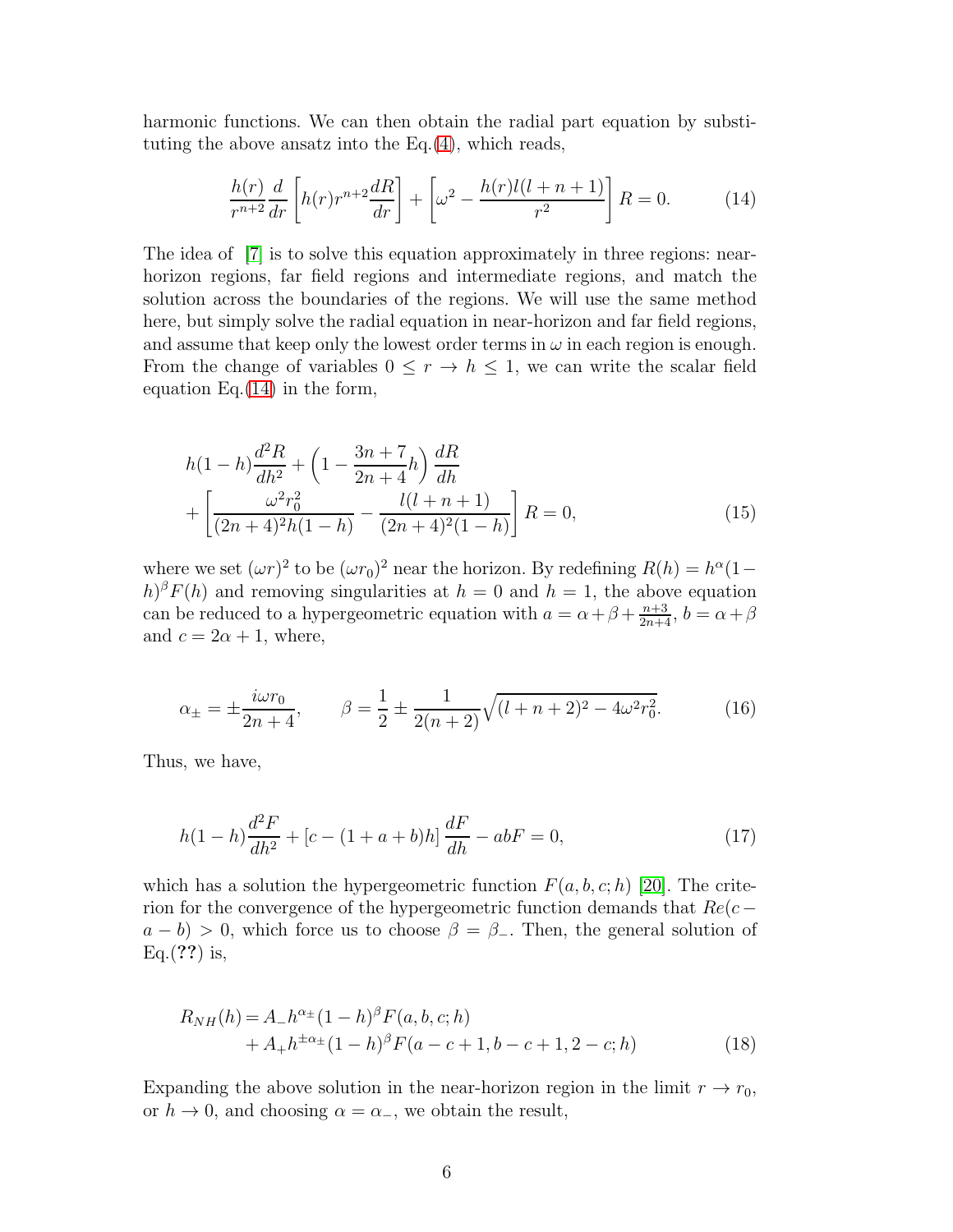$$
R_{NH}(h) = \left(\frac{r_0}{r}\right)^{2\beta(n+2)} \left[A_{-}e^{(-i\omega r_0^{n+2}y)} + A_{+}e^{(i\omega r_0^{n+2}y)}\right],\tag{19}
$$

where y is defined by  $y = \frac{\ln h(r)}{r^{n+1}(r)}$  $\frac{\ln h(r)}{r_0^{n+1}(n+1)}$ . To calculate the greybody factor, we must impose the boundary condition that near the horizon the solution is purely ingoing and then we set  $A_+ = 0$  [\[9\]](#page-14-7).

By using the  $h \to (1-h)$  transformation of hypergeometric functions,

<span id="page-6-1"></span>
$$
F(a, b, c; h) = \frac{\Gamma(n)\Gamma(c - a - b)}{\Gamma(c - a)\Gamma(c - b)} F(a, b; a + b - c + 1; 1 - h)
$$
  
 
$$
+ (1 - h)^{c - a - b} \frac{\Gamma(c)\Gamma(a + b - c)}{\Gamma(a)\Gamma(b)} F(c - a; c - b, c - a - b + 1; 1 - h), \quad (20)
$$

the near-horizon solution [\(18\)](#page-5-1) expanded in terms of  $1 - h$  is given by,

$$
R_{NH}(h) = A_{-}h^{\alpha} \left[ (1-h)^{\beta} \frac{\Gamma(1+2\alpha)\Gamma(1-2\beta-\frac{n+3}{2n+4})}{\Gamma(1+\alpha-\beta-\frac{n+3}{2n+4})\Gamma(1+\alpha-\beta)} F(a,b,a+b-c+1;1-h) \right]
$$

$$
+ (1-h)^{1-\beta-\frac{n+3}{2n+4}} \frac{\Gamma(1+2\alpha)\Gamma(2\beta+\frac{n+3}{2n+4}-1)}{\Gamma(\alpha+\beta+\frac{n+3}{2n+4})\Gamma(\alpha+\beta)} F(c-a,c-b,c-a-b+1;1-h) \right], \tag{21}
$$

where  $A_+$  has been set to vanish. Expanding the above expression in the limit  $h \rightarrow 1$ , we get,

<span id="page-6-0"></span>
$$
R_{NH}(h) = A_{-}\left(\frac{r}{r_0}\right)^l \frac{\Gamma(1+2\alpha)\Gamma(1-2\beta-\frac{n+3}{2n+4})}{\Gamma(1+\alpha-\beta-\frac{n+3}{2n+4})\Gamma(1+\alpha-\beta)} + \left(\frac{r_0}{r}\right)^{l+n+1} \frac{\Gamma(1+2\alpha)\Gamma(2\beta+\frac{n+3}{2n+4}-1)}{\Gamma(\alpha+\beta+\frac{n+3}{2n+4})\Gamma(\alpha+\beta)}.
$$
(22)

The derivation of the far-field zone which is defined by  $r \gg r_0$ . In this limit,  $h(r) \simeq 1$  and, by setting  $R(r) = f(r)/r^{(n+1)/2}$ , Eq.[\(14\)](#page-5-0) can be rewritten as

$$
\frac{d^2f}{dr^2} + \frac{1}{r}\frac{df}{dr} + \left[\omega^2 - \frac{(2l+n+1)^2}{4r^2}\right]f = 0,
$$
\n(23)

which is a  $(l+\frac{n+1}{2})$  $\frac{+1}{2}$ )-th order Bessel equation. The solution of the above equation are the Bessel functions

$$
R_{FF} = \frac{B_+}{r^{(n+1)/2}} J_{l+\frac{n+1}{2}}(\omega r) + \frac{B_-}{r^{(n+1)/2}} Y_{l+\frac{n+1}{2}}(\omega r),\tag{24}
$$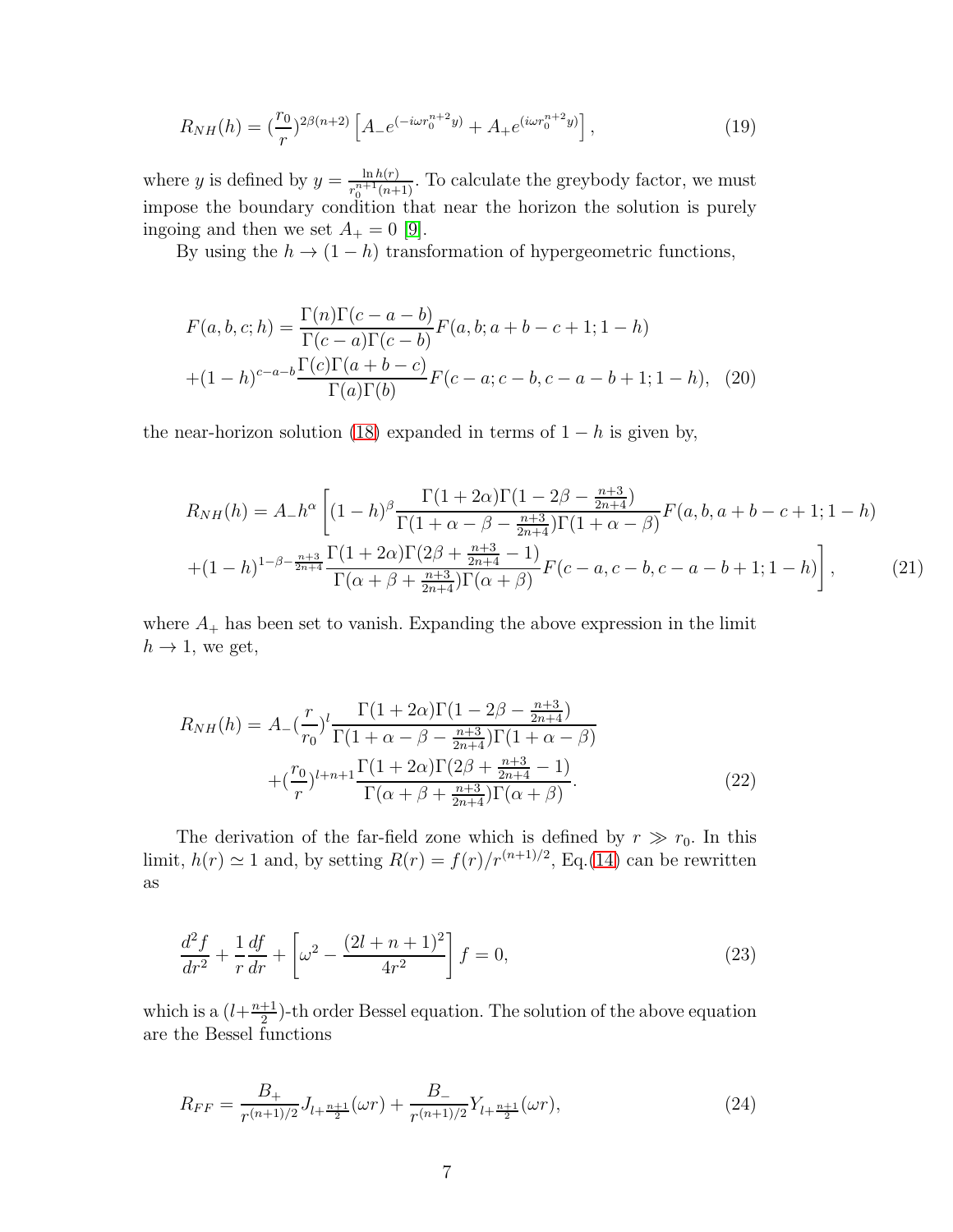

Figure 1. Analytical results for the absorption probability for a  $(4+n)$ -dimensional bulk scalar field for  $l = 1$ , where  $x = \omega r_0$  and  $y = \mathcal{A}$  |<sup>2</sup>.

where  $J_{l+\frac{n+1}{2}}(\omega r)$  and  $Y_{l+\frac{n+1}{2}}(\omega r)$  are the Bessel functions of the first and second kind, respectively. For small  $\omega r \ll 1$ , we can expand the above formula into,

<span id="page-7-0"></span>
$$
R_{FF} \simeq \frac{B_+ r^l}{\Gamma(l + \frac{n+3}{2})} \left(\frac{\omega}{2}\right)^{l + \frac{n+1}{2}} - \frac{B_-}{r^{l+n+1}} \left(\frac{2}{\omega}\right)^{l + \frac{n+1}{2}} \frac{\Gamma(l + \frac{n+1}{2})}{\pi} \tag{25}
$$

In order to match the solutions across the boundaries of near-horizon field and far-field zone, we need to rewrite the near-horizon solution in terms of  $(1-h)$ , before expanding the solution in the limit  $r \gg r_0$ . Matching the two solutions Eqs.  $(22)$  and  $(25)$ , we obtain the ratio,

$$
\frac{B_{+}}{B_{-}} \approx -\left(\frac{2}{\omega r_{0}}\right)^{2l+n+1} \frac{\Gamma(l + \frac{n+1}{2})^{2}(l + \frac{n+1}{2})\Gamma(1 - 2\beta - \frac{n+3}{2n+4})\Gamma(\alpha + \beta)\Gamma(\alpha + \beta + \frac{n+3}{2n+4})}{\pi\Gamma(1 + \alpha - \beta)\Gamma(1 + \alpha - \beta - \frac{n+3}{2n+4})\Gamma(2\beta + \frac{n+3}{2n+4} - 1)}.
$$
(26)

The ingoing and outgoing waves of Eq.[\(25\)](#page-7-0) can be decomposed by introducing the redefinition of amplitudes. We expand Eq.[\(25\)](#page-7-0) in the limit  $r \to \infty$ , and then we obtain,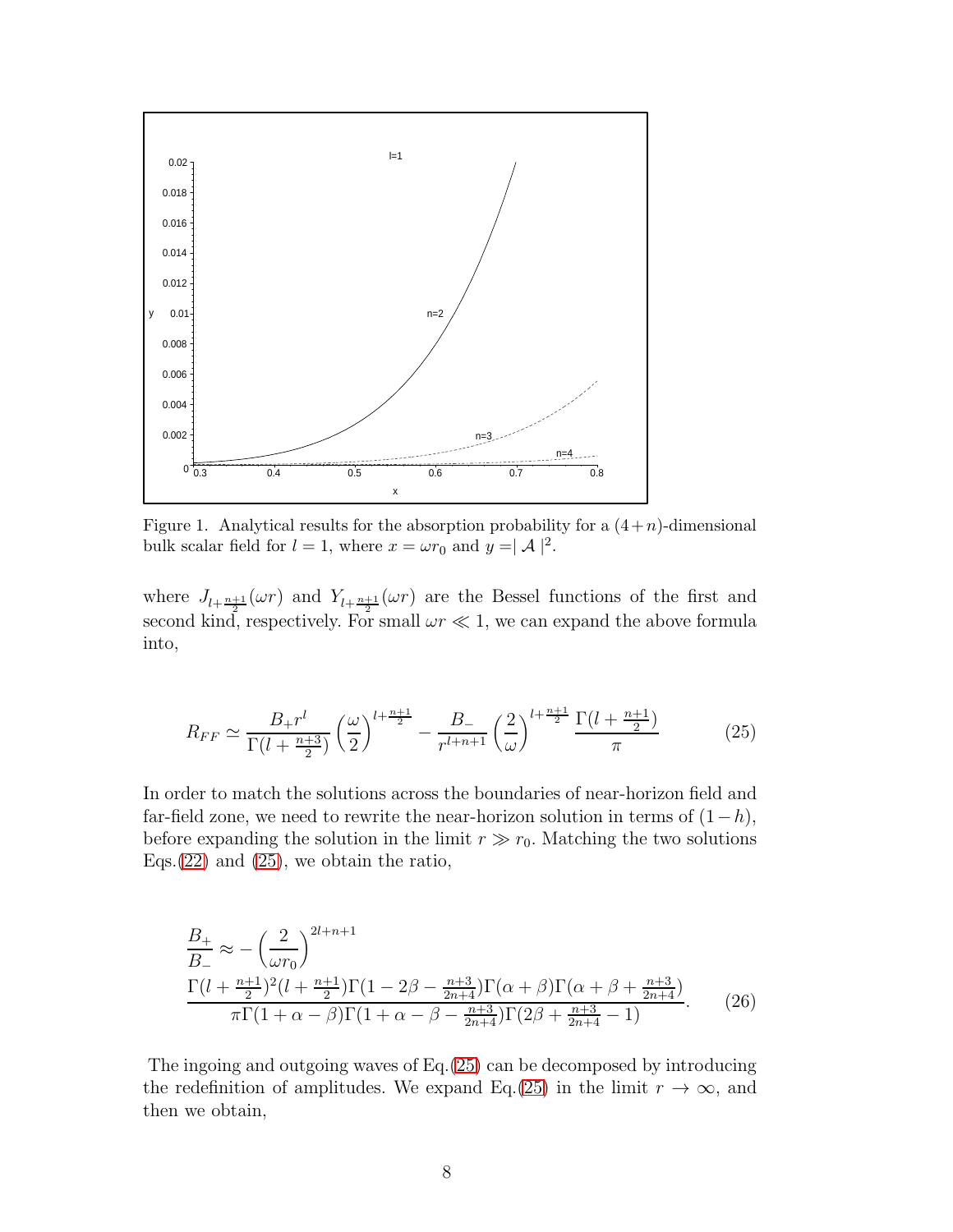

Figure 2. Analytical results for the energy rates for scalars from a  $(4+n)$ -dimensional black hole in the bulk for  $l = 1$ , where  $x = \omega r_0$  and  $y = \frac{d^2 E}{dt d\omega} [r_0^{-1}]$ .

$$
R^{(\infty)} = A_{in}^{(\infty)} \frac{e^{-i\omega r}}{\sqrt{r(n+2)}} + A_{out}^{(\infty)} \frac{e^{i\omega r}}{\sqrt{r(n+2)}},\tag{27}
$$

where  $A_{in}^{(\infty)}$  and  $A_{out}^{(\infty)}$  is defined by,

$$
A_{in}^{(\infty)} = \frac{B_+ + iB_-}{\sqrt{2\pi\omega}} e^{i\pi(l + \frac{n}{2} + 1)/2},
$$
  
\n
$$
A_{out}^{(\infty)} = \frac{B_+ - iB_-}{\sqrt{2\pi\omega}} e^{-i\pi(l + \frac{n}{2} + 1)/2}
$$
\n(28)

The reflection coefficient  $\mathcal R$  is defined as the ratio of the outgoing amplitude over the incoming amplitude at infinity,

$$
\mathcal{R} = \left| \frac{A_{out}^{(\infty)}}{A_{in}^{(\infty)}} \right|^2.
$$
\n(29)

The absorption probability can be written, in terms of  $B = B_{+}/B_{-}$ , as

$$
|\mathcal{A}(\omega)|^2 = 1 - |\mathcal{R}|^2 = \frac{2i(B^* - B)}{BB^* + i(B^* - B) + 1}.
$$
 (30)

In the limit of  $wr_0 \ll 1$  and  $BB^* \gg i(B^* - B) \gg 1$ , the absorption probability can approximately be written as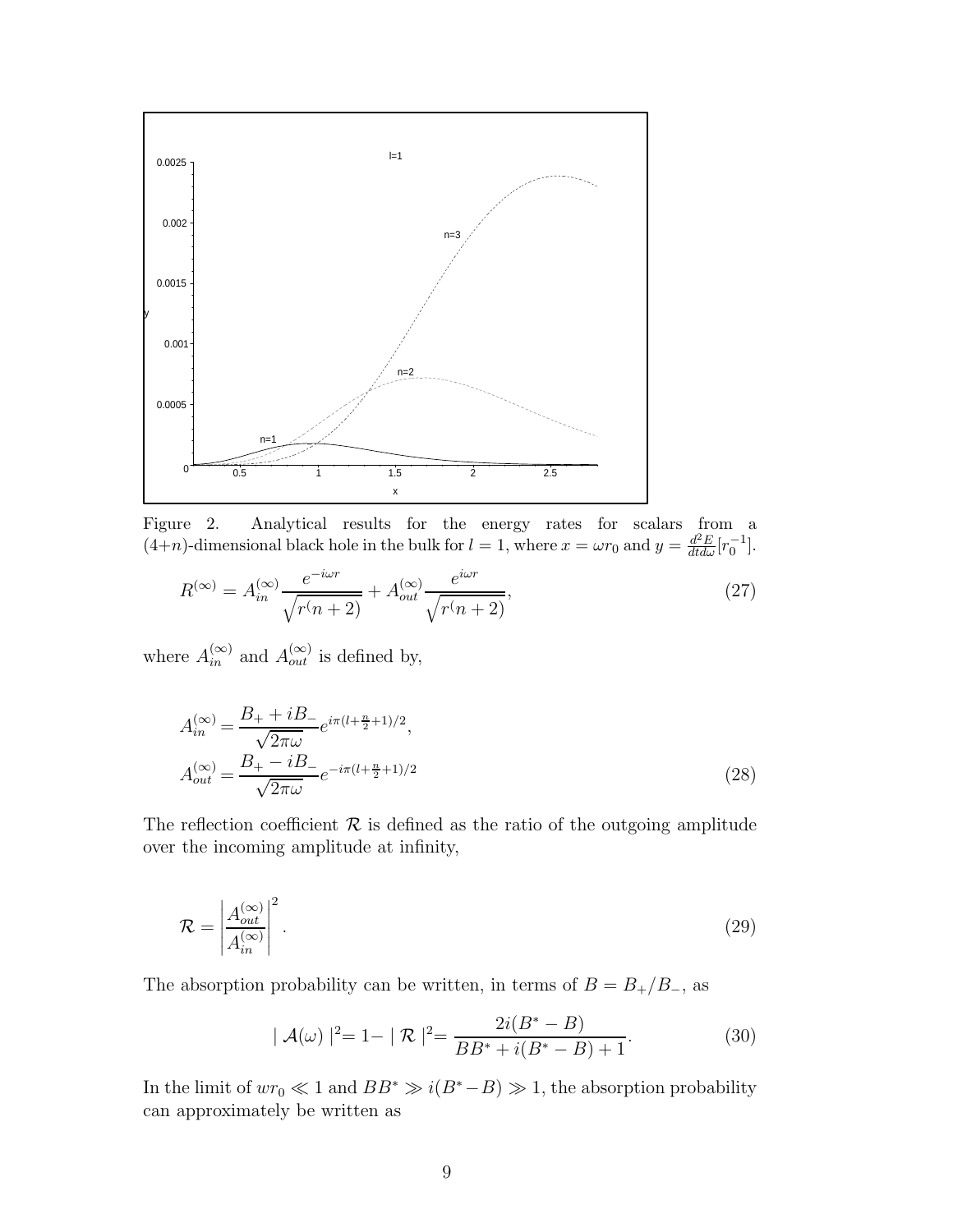$$
|\mathcal{A}(\omega)|^2 \simeq \frac{8\pi (2n+5-2l)}{(l+\frac{n+1}{2})(2l-1)^2} \times \frac{\Gamma(\frac{3}{4}+\frac{l}{2n+4})^2 \Gamma(\frac{n}{4(n+2)}+\frac{l}{2n+4})^2}{\Gamma(l+\frac{n+1}{2})^2 \Gamma(\frac{2l-1}{2n+4})^2}
$$
(31)

From Figure 1, we can see that if we fix the angular momentum number and vary only the number of extra dimensions, the absorption probability decreases as *n* increases, since the expansions of  $|\mathcal{A}|^2$  is in powers of  $\omega r_0 \ll 1$ . Thus,  $\mathcal{A} \mid^2$  should become more and more suppressed as *n* increases. The same behavior is observed if we fix instead  $n$  and vary  $l$ .

According to Figure 2, the emission rate of scalar fields in the bulk is enhanced as the number of extra dimensions increases. This is caused by the increase of the temperature of gravity-wave black hole analogues, which finally overcome the decreases in the value of the greybody factor and causes the enhancement of the emission rate with  $n$  at high energies.

## 4 Brane-localized scalar emission for  $l \geq 0$

If the acoustic black hole is formed from matter on the brane, the scalar field is confined on the 3-brane embedded in a  $(4+n)$ -dimensional space-time. The induced metric on the brane will be,

$$
ds^{2} = -h(r)dt^{2} + h(r)^{-1}dr^{2} + r^{2}(d\theta^{2} + \sin^{2}\theta d\varphi^{2}),
$$
\n(32)

where  $h(r) = 1-(\frac{r_0}{r})$  $\int_{r_0}^{r_0}$  (n+2). on the brane, the event horizon is still at  $r = r_0$  and its area is  $A_4 = 4\pi r_0^2$ . This induced acoustic metric on the brane is certainly not the 4-dimensional acoustic geometry. The calculation of Hawking radiation relies on mainly on properties of the horizon, such as its surface gravity. We shall calculate the absorption cross-section of the brane-localized scalar field, which according to Ref.[\[21\]](#page-15-7), most of the energy radiated by black holes goes into modes on the brane. Using the separation of variables,  $\phi(t, r, \theta, \varphi)$  =  $e^{-i\omega t}R_{wl}(r)Y_l(\Omega)$ , where  $Y_l(\Omega)$  are now the usual three-dimensional spherical harmonic functions, the radial equation of Eq.[\(4\)](#page-2-0) is written as,

<span id="page-9-0"></span>
$$
\frac{h(r)}{r^2}\frac{d}{dr}\left[h(r)r^2\frac{dR}{dr}\right] + \left[\omega^2 - \frac{h(r)}{r^2}l(l+1)\right]R = 0\tag{33}
$$

Similar to the discussions in section 3, we solve this equation in two regions: the near-horizon region and far-field region. Our starting point is the Klein-Gordon equation under the near-horizon metric background. In terms of  $h$ , the radial differential equation now takes the form,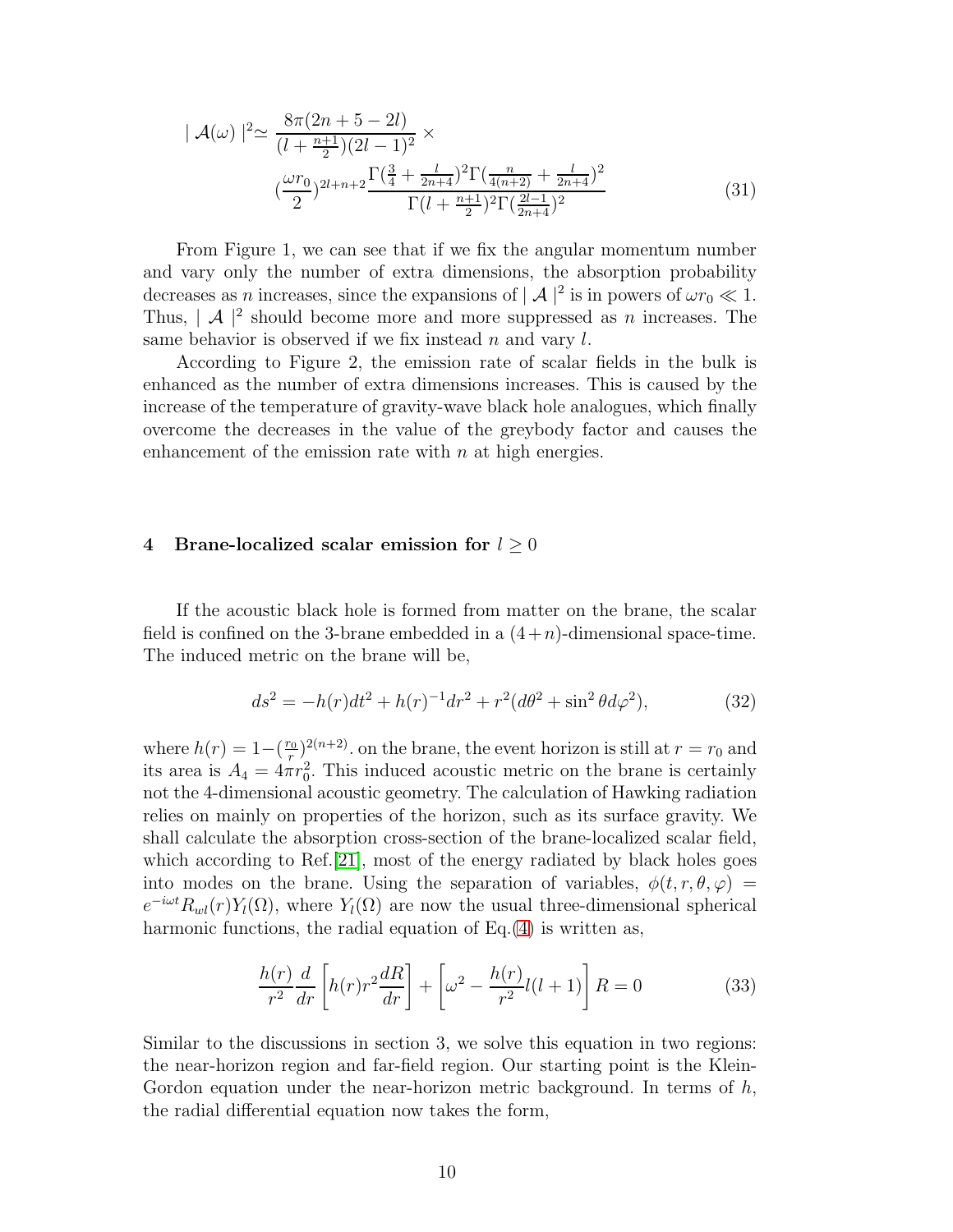$$
h(1-h)\frac{d^2R}{dh^2} + \left[1 - \frac{4n+7}{2(n+2)}\right]\frac{dR}{dh} + \left[\frac{\omega^2r^2}{(2n+4)^2h(1-h)} - \frac{l(l+1)}{(2n+4)^2(1-h)}\right]R = 0
$$
\n(34)

If we further define  $R(h) = h^{\alpha}(1-h)^{\beta} F(h)$  to remove singularities at points  $h = 0$  and  $h = 1$ , the above equation assumes the standard form of a hypergeometric equation

$$
h(1-h)\frac{d^2F}{dh^2} + [c - (1+a+b)h]\frac{dF}{dh} - abF = 0,
$$
\n(35)

with indices  $a = \alpha + \beta + \frac{2n+3}{2n+4}, b = \alpha + \beta$  and  $c = 1 + 2\alpha$ , where  $\alpha_{\pm} = \frac{i\omega r}{2n+4}$ 2n+2 and  $\beta = \frac{1}{4(n+2)} (1 \pm \sqrt{(2l+1)^2 - 4\omega^2 r^2})$ . The criterion for the convergence of the horizon and imposing the boundary condition that only incoming waves exist near  $r \simeq r_0$ , one can find that  $A_+ = 0$  for  $\alpha = \alpha_-$ . To express the form of the solution for small h, we express the  $F(h)$  in terms of  $1-h$ , by using the hypergeometric relation Eq.[\(20\)](#page-6-1). Thus after expanding  $R_{NH}(h)$  for  $r \gg r_0$ , we find that the desired solution for near-horizon region is

<span id="page-10-1"></span>
$$
R_{NH}(h) \simeq A_{-}(\frac{r}{r_0})^l \frac{\Gamma(1+2\alpha)\Gamma(1-2\beta-\frac{2n+3}{2n+4})}{\Gamma(1+\alpha-\beta-\frac{2n+3}{2n+4})\Gamma(1+\alpha+\beta)}
$$
  
+
$$
A_{-}(\frac{r_0}{r})^{l+1} \frac{\Gamma(1+2\alpha)\Gamma(2\beta+\frac{2n+3}{2n+4}-1)}{\Gamma(\alpha-\beta+\frac{2n+3}{2n+4})\Gamma(\alpha+\beta)}
$$
(36)

For the far-field region which is defined by  $r \gg r_0$ , noting that  $h(r) \to 1$  and setting  $R(r) = f(r)/r^{1/2}$ , we rewrite Eq.[\(33\)](#page-9-0) as,

$$
\frac{d^2f}{dr^2} + \frac{1}{r}\frac{df}{dr} + \left[\omega^2 - \frac{(2l+1)^2}{4r^2}\right]f = 0.
$$
\n(37)

The far field region solution can be expressed in terms of the Bessel function  $J_{l+1/2}(\omega r)$  and Neumann function  $Y_{l+1/2}(\omega r)$ ,

<span id="page-10-0"></span>
$$
R_{FF} = \frac{B_+}{r^{1/2}} J_{l+\frac{1}{2}}(\omega r) + \frac{B_-}{r^{1/2}} Y_{l+\frac{1}{2}}(\omega r),\tag{38}
$$

At this stage, we expand the general solution Eq.[\(38\)](#page-10-0), in the low energy limit  $\omega r \ll 1$  and find that,

<span id="page-10-2"></span>
$$
R_{FF} \simeq \frac{B_+ r^l}{\Gamma(l+3/2)} \left(\frac{\omega}{2}\right)^{l+1/2} - \frac{B_-}{r^{l+1}} \left(\frac{2}{\omega}\right)^{l+1/2} \frac{\Gamma(l+1/2)}{\pi} \tag{39}
$$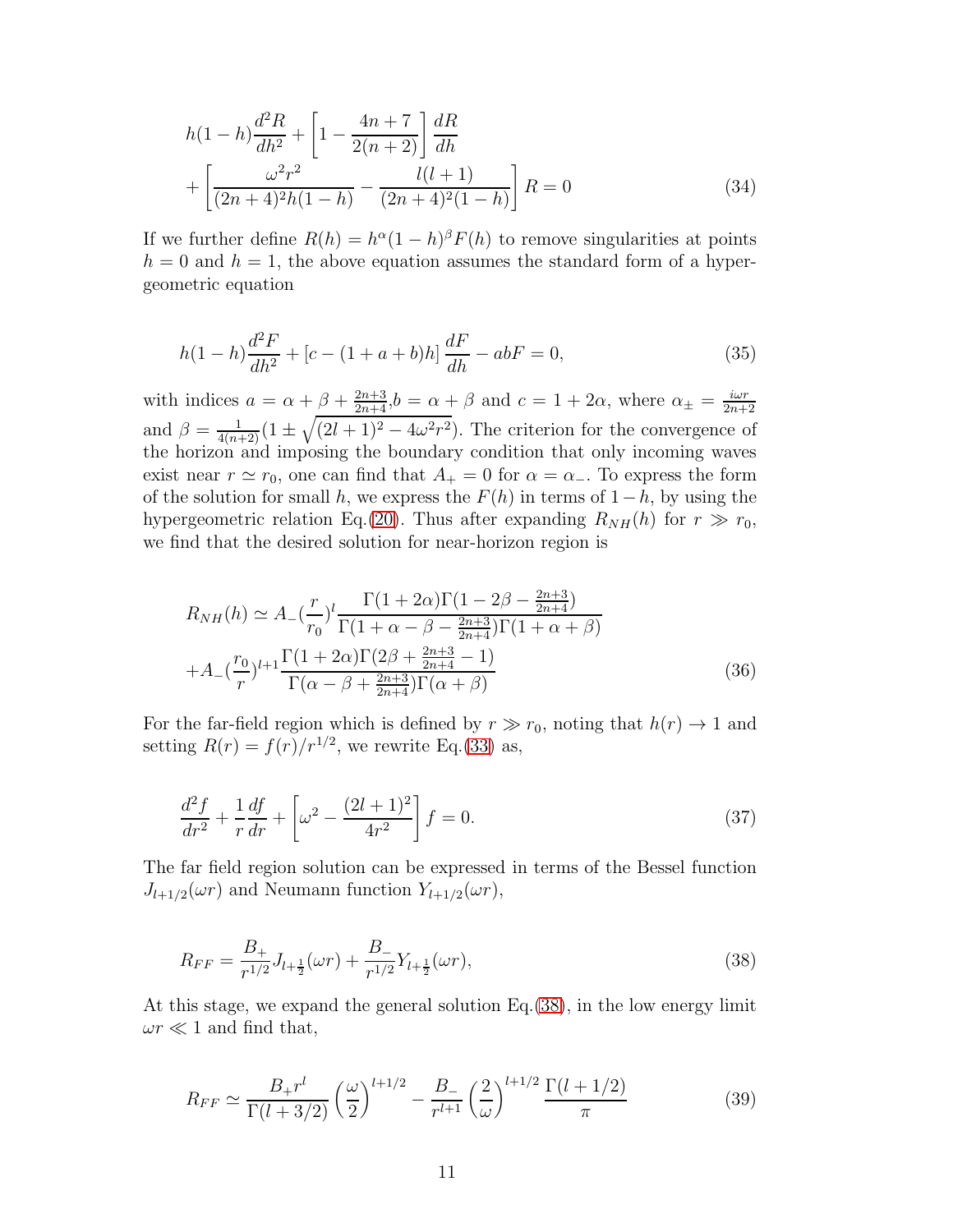Matching the solution Eq.[\(36\)](#page-10-1) with [\(39\)](#page-10-2), we obtain the ratio,

$$
\frac{B_{+}}{B_{-}} = -\left(\frac{2}{\omega r_{0}}\right)^{2l+1} \frac{\Gamma(l+\frac{1}{2})^{2}(l+\frac{1}{2})\Gamma(1-2\beta-\frac{2n+3}{2n+4})\Gamma(\alpha+\beta)\Gamma(\alpha+\beta+\frac{2n+3}{2n+4})}{\pi\Gamma(1+\alpha-\beta)\Gamma(1+\alpha-\beta-\frac{2n+3}{2n+4})\Gamma(2\beta+\frac{2n+3}{2n+4}-1)}
$$
(40)

We can now compute the absorption probability  $|\mathcal{A}(\omega)|^2$  in the low energy limit  $\omega r_0 \ll 1$ , which goes as,

$$
|\mathcal{A}(\omega)|^2 = \frac{16\pi}{(2l+1)^2} \left(\frac{\omega r_0}{2}\right)^{2l+2} \frac{\Gamma(\frac{l+1}{2n+4})^2 \Gamma(1+\frac{l}{2n+4})^2}{\Gamma(l+\frac{1}{2})^2 \Gamma(1+\frac{2l+1}{2n+4})^2}
$$
(41)

Figure 3 demonstrates that if we keep n fixed and varying l, the absorption probability decreases as l increases. The dominant term becomes more and more suppressed by extra powers of  $wr_0$  and its numerical coefficients also decreases. If we fix instead l and vary  $n$ , a different behavior from the one observed in the case with a bulk scalar field emerges, that is to say the leading term remains the same since it is *n*-independent. Figure 4 is to compare the results of the absorption probability derived in the case of a brane-localized  $(n > 0)$  scalar field with a purely 4-dimensional  $(n = 0)$  scalar field. For higher partial waves  $(l > 0)$ , the value of the absorption probability in the case of a brane-localized  $(n > 0)$  scalar field is larger than the one for a purely 4dimensional  $(n = 0)$  field, while for  $l = 0$  they are the same. Figure 5 depicts the behavior of the energy emission rates for particles with the angular number  $l = 1$  in the low and intermediate energy regime. The figure shows that the energy and the number of particles, emitted per unit time and energy interval is strongly enhanced, as  $n$  increases since the temperature of the black hole is given by the relation  $T_{4+n} \propto (n+2)/2\pi r_0$ , which indicates that for fixed  $r_0$ , the temperature of the gravity-wave black hole analogues increases as n increases. This means the energy of the emission particles also increases.

## 5 Conclusions

In summary, we have extended the 4-dimensional acoustic black hole metric to higher dimensions that is similar to higher dimensional Schwarzschild metric in form but is not exactly any of the standard geometries typically considered in general relativity. The fluids here have been assumed to fill all the spacial dimensions including extra dimensions. We emphasize that the higher dimensional acoustic black holes discussed above is just a model, which may help us understand the physics beyond the standard model and are falsifiable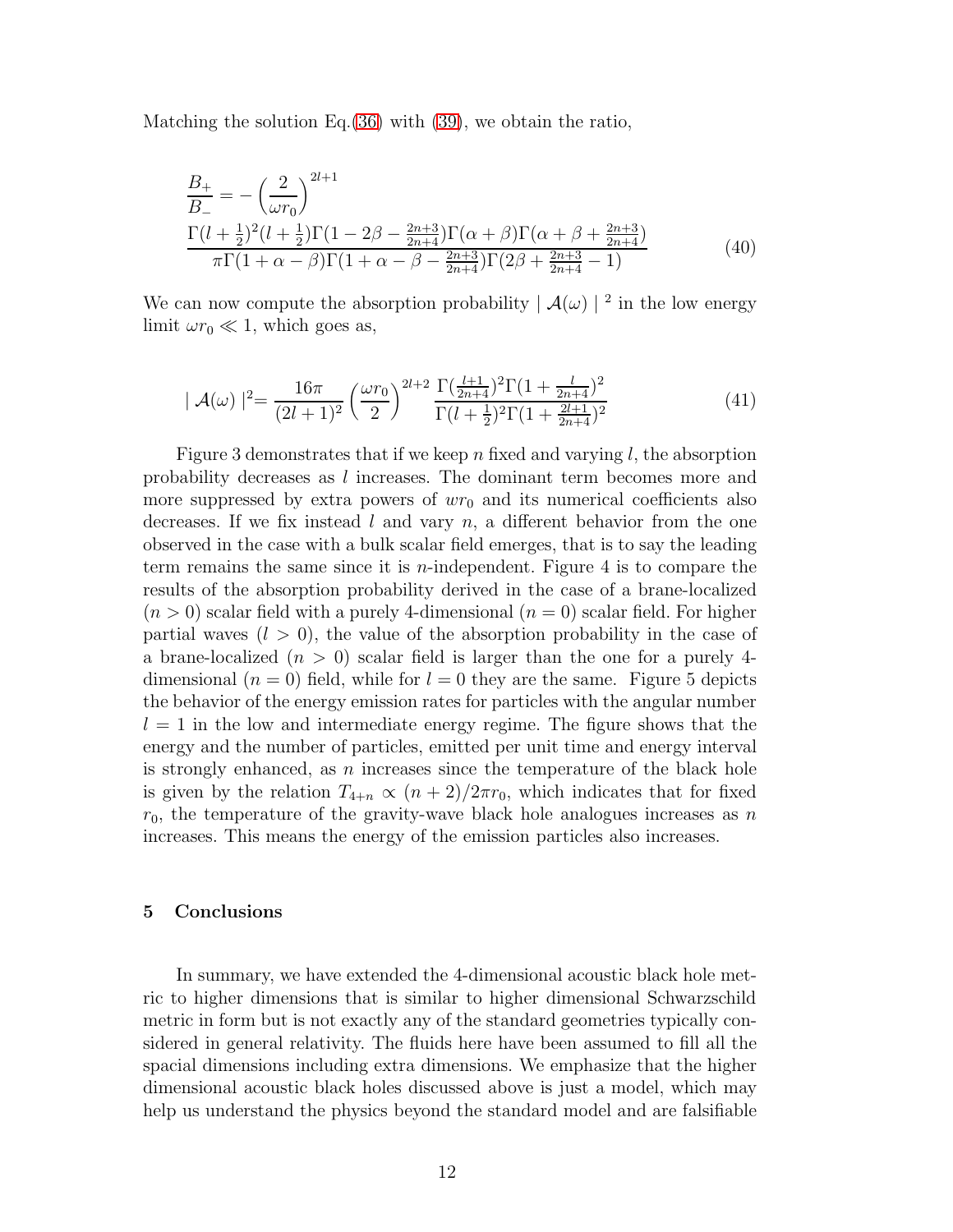

Figure 3. Analytical results for the absorption probability for a  $(4 + n)$  black holes analogues on the brane for  $n = 3$ , where  $x = \omega r_0$  and  $y = |\mathcal{A}|^2$ .



Figure 4. Analytical results for the absorption probability for a  $(4 + n)$  black holes analogues on the brane for  $l = 3$ , where  $x = \omega r_0$  and  $y = |\mathcal{A}|^2$ .

by the future experiments. Although it might be difficult to detect the Hawking effects of these analogues in experiments since the Hawking temperature in fact is very low, they provide us an otherwise way to probe extra dimensions.

The scalar emission of Hawking particles in both  $(4+n)$ -dimensional bulk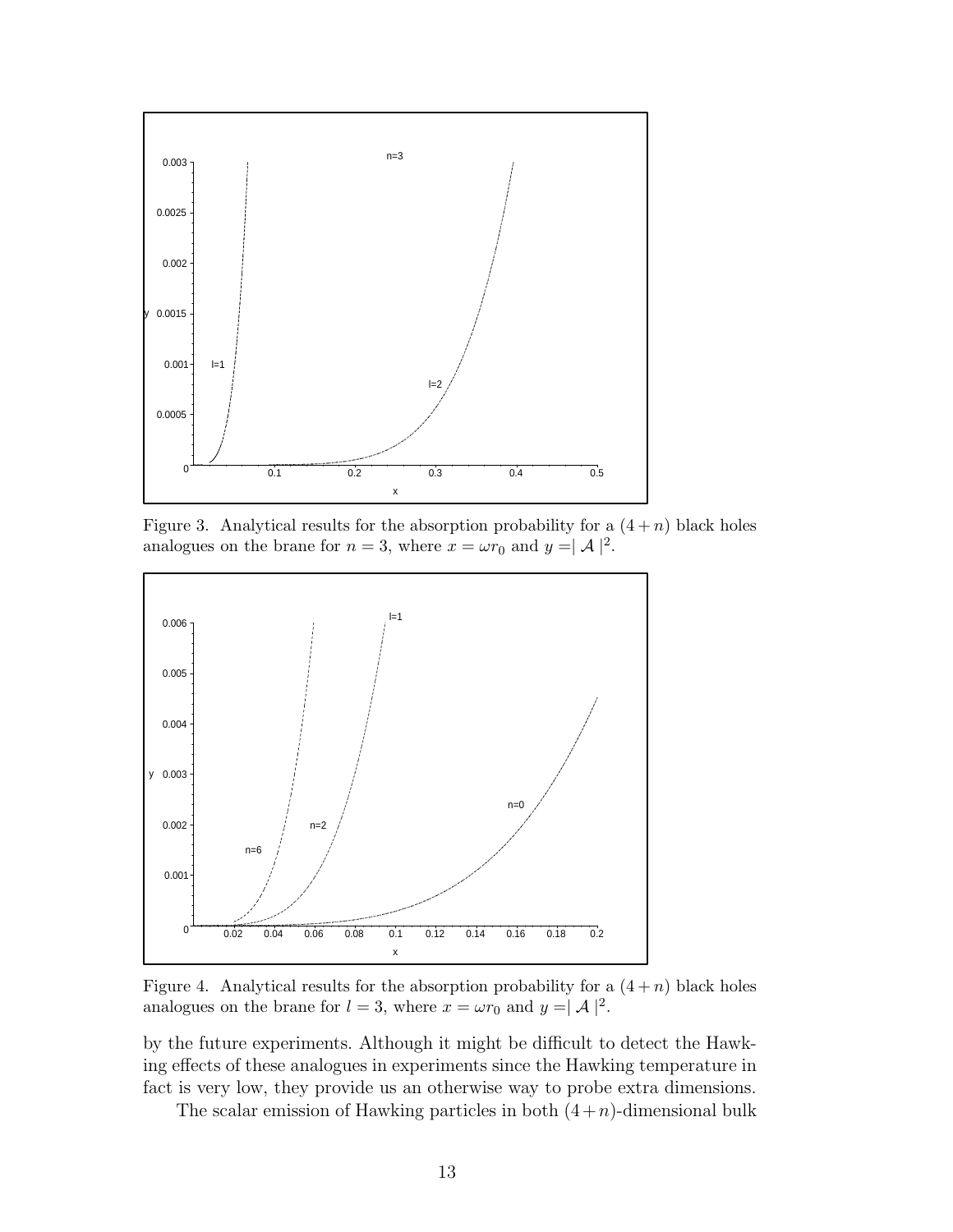

Figure 5. Analytical results for the energy rates for scalars from a  $(4 + n)$ -dimensional black hole on the brane for  $l = 1$ , where  $x = \omega r_0$  and  $y = \frac{d^2 E}{dt d\omega} [r_0^{-1}].$ 

scalar field and 4-dimensional brane-localized scalar field were studied respectively in a higher dimensional gravity-wave black hole analogues background. The amplitude probability in a bulk scalar field was obtained that allows one to find its dependence on the number of extra dimensions  $n$  and the angular momentum number  $l$ . We found that if we fix the angular momentum number and vary only the number of extra dimensions, the absorption probability decreases as n increases, and  $|A|^2$  should become more and more suppressed as n increases. The same behavior is observed if we fix instead n and vary  $l$ . The case in which the scalar field is confined on a 3-brane in a higher dimensional spacetime background is also discussed. The resulting absorption probability depends only on the angular momentum number through  $(\omega r_0)^{2l+2}$ . If we keep  $n$  fixed and varying l, the absorption probability decreases as l increases. But, in both bulk and brane-localized cases, the energy emission rates are enhanced as n increases since the temperature of the gravity-wave black hole analogues increases as n increases.

## Acknowledgments

S. W. Kim is supported in part by KRF.

## References

<span id="page-13-0"></span>[1] P. Hořava, and E. Witten, Nucl. Phys. **B 460** (1996) 506; Nucl. Phys. **B 475** (1996) 94.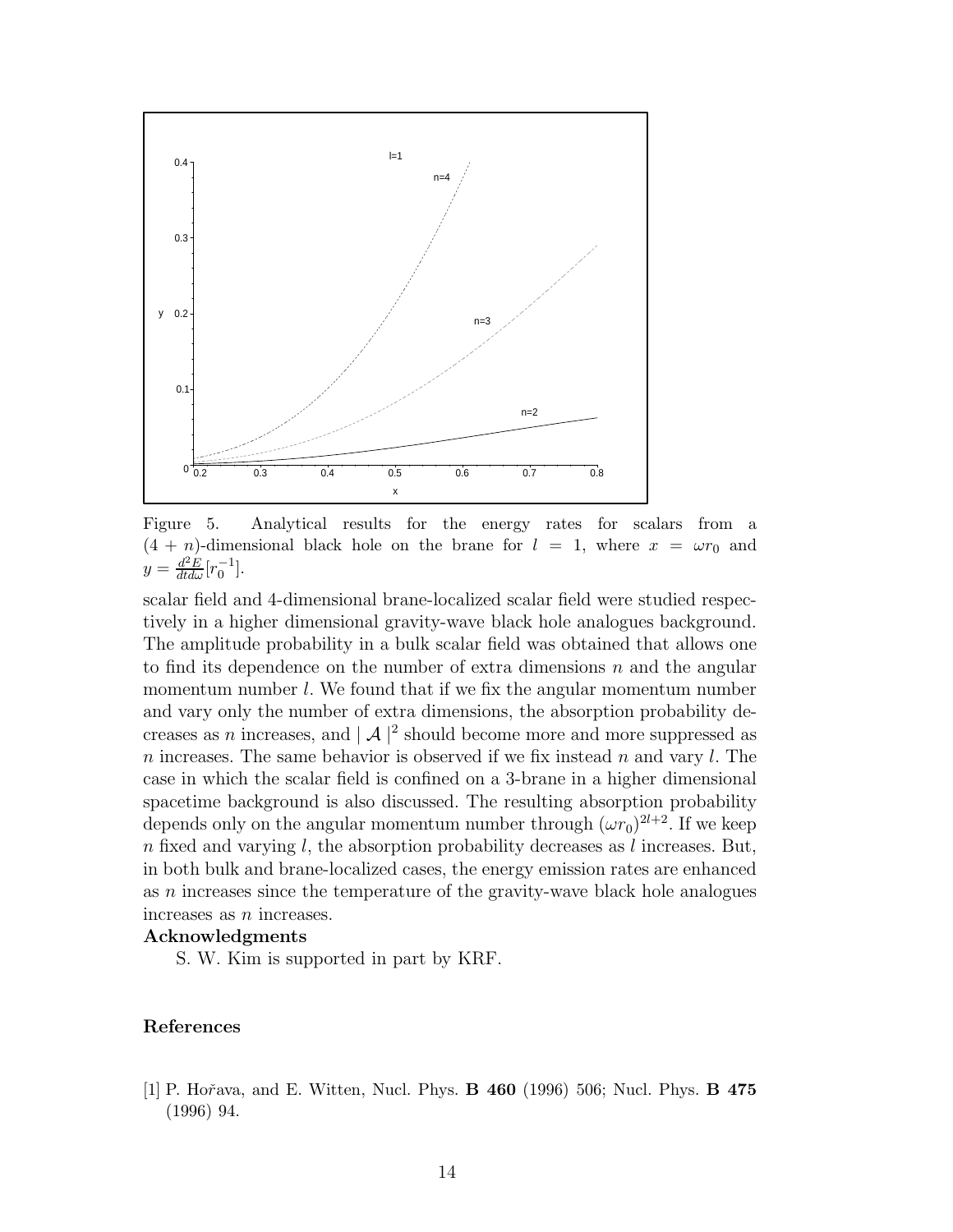- <span id="page-14-0"></span>[2] N. Arkani-Hamed, S. Dimopoulos, and G. R. Dvali, Phys. Lett. B 429 (1998) 263; and 436 (1998) 257; N. Arkani-Hamed, S. Dimopoulos, and G. R. Dvali, Phys. Rev. D 59 (1999) 086004; I. Antoniadis, N. Arkani-Hamed, S. Dimopoulos and G. Dvali, Phys. Lett. B 436 (1998) 257
- <span id="page-14-2"></span><span id="page-14-1"></span>[3] L. Randall, and R. Sundrum, Phys. Rev. Lett. 83 (1999) 3370; Phys. Rev. Lett. 83 (1999) 4690 ;
- <span id="page-14-3"></span>[4] G. Dvali, G. Gabadadze, and M. Porrati, Phys. Lett. B 485 (2000) 208.
- [5] S. Dimopoulos and G. Landsberg, Phys. Rev. Lett. 87 (2001) 161602 ; K. Cheung, Phys. Rev. Lett. 88 (2002)221602; K. Cheung, Phys. Rev. D 66 (2002) 036007; K. Cheung and C. H Chou, Phys. Rev. D 66, (2002) 036008 ; S. B. Giddings and S. Thomas, Phys. Rev. D 65 (2002) 056010; G. Landsberg, Phys. Rev. Lett. 88 (2002) 181801; M. Bleicher, S. Hofmann, S. Hossenfelder, and H. Stocker, [hep-ph/0112186;](http://arxiv.org/abs/hep-ph/0112186) E. J. Ahn, M. Cavaglia, and A. V. Olinto, [hep-th/0201042;](http://arxiv.org/abs/hep-th/0201042) S. N. Solodukhin, Phys. Lett. B 533 (2002) 153; S. C. Park and H. S. Song, [hep-ph/0111069;](http://arxiv.org/abs/hep-ph/0111069) R. Casadio and B. Harms, [hep-th/0110255;](http://arxiv.org/abs/hep-th/0110255) S. Hossenfelder, S. Hofmann, M. Bleicher, and H. Stocker, [hep-ph/0109085;](http://arxiv.org/abs/hep-ph/0109085) T. G. Rizzo, J. High Energy Phys. 02 (2002) 011.
- <span id="page-14-5"></span><span id="page-14-4"></span>[6] D. N. Page, Phys. Rev. D 13 (1976) 198.
- <span id="page-14-6"></span>[7] W. G. Unruh, Phys. Rev. D 13 (1976) 3251.
- <span id="page-14-7"></span>[8] P. Kanti, Int. J. Mod. Phys. A (2004) 4899, [hep-th/0402168,](http://arxiv.org/abs/hep-th/0402168) and references there in.
- <span id="page-14-8"></span>[9] P. Kanti and J. March-Russell, Phys. Rev. D 66 (2002) 024023.
- [10] S. R. Das and S. D. Mathur, Nucl. Phys. B 478 (1996) 561; J. Maldacena and A. Strominger, Phys. Rev. D 55 (1997) 861; P. Kanti and J. March-Russell, Phys. Rev. D 67 (2003) 104019; R. Emparan, Nucl. Phys. B 516 (1998) 297; C. M. Harris and P. Kanti, JHEP 0310 (2003) 014; V. Frolov and D. Stojkovic, Phys. Rev. D 66 (2002) 084002; Phys. Rev. Lett. 89 (2002) 151302; R. A. Konoplya, Phys.Rev.D68 (2003) 024018; R. A. Konoplya, A. Zhidenko, [hep-th/0703231](http://arxiv.org/abs/hep-th/0703231).
- <span id="page-14-10"></span><span id="page-14-9"></span>[11] S. W. Kim, W. T. Kim, and J. J. Oh, Phys. Lett. B 608 (2005) 10.
- <span id="page-14-11"></span>[12] W. G. Unruh, Phys. Rev. Lett. 46 (1981) 1351.
- [13] M. Novello, M. Visser, and G. Volovik, edit. Artificial Black Holes (World Scientific, Singapore, 2002); T. A. Jacobson, G. E. Volovik, Phys. Rev. D 14 (1998) 064021; R. Schützhold and W. G. Unruh, Phys. Rev. D 66 (2002) 044019; C. Barcelo, S. Liberati, and M. Visser, Int. J. Mod. Phys. A 18 (2003) 3735; R. Balbinot, S. Fagnocchi, and A. Fabbri, Phys. Rev. D 71 (2005) 064019; R. Schützhold, G. Plunien, and G. Soff, [quant-ph/0104121;](http://arxiv.org/abs/quant-ph/0104121) S. Giovanazzi, Phys. Rev. Lett. 94 (2005) 061302; R. Balbinot, S. Fagnocchi, and A. Fabbri, Phys. Rev. D 71 (2005) 064019 ; X. H. Ge and Y. G. Shen, Phys. Lett. B 623 (2005) 141; R. Schützhold, W. G. Unruh, Phys. Rev. Lett. **95**, (2005) 031301; C. Barcelo, S. Liberati, S. Sonego and M. Visser, Phys. Rev. Lett. 97 (2006)